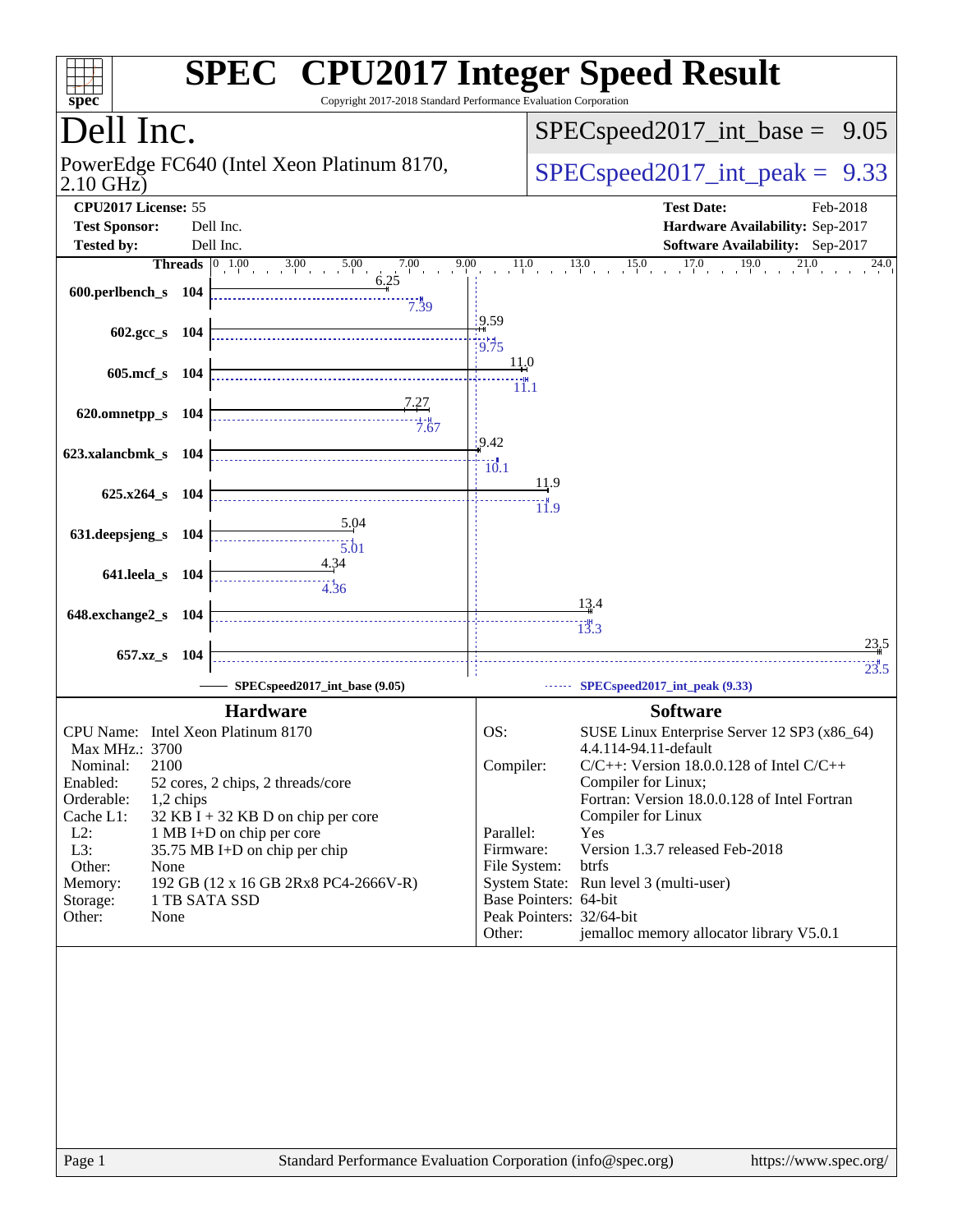

Copyright 2017-2018 Standard Performance Evaluation Corporation

### Dell Inc.

2.10 GHz) PowerEdge FC640 (Intel Xeon Platinum 8170,  $\vert$  [SPECspeed2017\\_int\\_peak =](http://www.spec.org/auto/cpu2017/Docs/result-fields.html#SPECspeed2017intpeak) 9.33

 $SPECspeed2017\_int\_base = 9.05$ 

**[Tested by:](http://www.spec.org/auto/cpu2017/Docs/result-fields.html#Testedby)** Dell Inc. **[Software Availability:](http://www.spec.org/auto/cpu2017/Docs/result-fields.html#SoftwareAvailability)** Sep-2017

**[CPU2017 License:](http://www.spec.org/auto/cpu2017/Docs/result-fields.html#CPU2017License)** 55 **[Test Date:](http://www.spec.org/auto/cpu2017/Docs/result-fields.html#TestDate)** Feb-2018 **[Test Sponsor:](http://www.spec.org/auto/cpu2017/Docs/result-fields.html#TestSponsor)** Dell Inc. **[Hardware Availability:](http://www.spec.org/auto/cpu2017/Docs/result-fields.html#HardwareAvailability)** Sep-2017

#### **[Results Table](http://www.spec.org/auto/cpu2017/Docs/result-fields.html#ResultsTable)**

|                                     | <b>Base</b>    |                |       |                |             |                |       | <b>Peak</b>    |                |              |                |              |                |              |
|-------------------------------------|----------------|----------------|-------|----------------|-------------|----------------|-------|----------------|----------------|--------------|----------------|--------------|----------------|--------------|
| <b>Benchmark</b>                    | <b>Threads</b> | <b>Seconds</b> | Ratio | <b>Seconds</b> | Ratio       | <b>Seconds</b> | Ratio | <b>Threads</b> | <b>Seconds</b> | <b>Ratio</b> | <b>Seconds</b> | <b>Ratio</b> | <b>Seconds</b> | <b>Ratio</b> |
| 600.perlbench s                     | 104            | 283            | 6.26  | 284            | 6.25        | 286            | 6.20  | 104            | 240            | 7.39         | 241            | 7.37         | 238            | 7.46         |
| $602.\text{gcc}\_\text{s}$          | 104            | 421            | 9.46  | 415            | 9.59        | 412            | 9.66  | 104            | 398            | 9.99         | 408            | 9.75         | 409            | 9.75         |
| $605$ .mcf s                        | 104            | 424            | 11.1  | 431            | <b>11.0</b> | 432            | 10.9  | 104            | 423            | 11.1         | 426            | <u>11,1</u>  | 428            | 11.0         |
| 620.omnetpp_s                       | 104            | 239            | 6.82  | 212            | 7.71        | 224            | 7.27  | 104            | 210            | 7.76         | 221            | 7.37         | 213            | 7.67         |
| 623.xalancbmk s                     | 104            | 150            | 9.42  | 149            | 9.48        | 151            | 9.39  | 104            | 141            | <b>10.1</b>  | 140            | 10.1         | 141            | 10.1         |
| 625.x264 s                          | 104            | 149            | 11.8  | 149            | 11.9        | 148            | 11.9  | 104            | 148            | 11.9         | 149            | <b>11.9</b>  | 149            | 11.8         |
| 631.deepsjeng_s                     | 104            | 284            | 5.04  | 284            | 5.04        | 284            | 5.04  | 104            | 286            | 5.01         | 286            | 5.01         | 286            | 5.02         |
| 641.leela s                         | 104            | 393            | 4.34  | 393            | 4.34        | 393            | 4.34  | 104            | 392            | 4.36         | 392            | 4.36         | 392            | 4.36         |
| 648.exchange2_s                     | 104            | 220            | 13.4  | 219            | 13.4        | 221            | 13.3  | 104            | 221            | 13.3         | 220            | 13.3         | 219            | 13.4         |
| $657.xz$ s                          | 104            | 263            | 23.5  | 262            | 23.6        | 263            | 23.5  | 104            | 263            | 23.5         | 263            | 23.5         | 263            | 23.5         |
| $SPEC speed2017$ int base =<br>9.05 |                |                |       |                |             |                |       |                |                |              |                |              |                |              |

**[SPECspeed2017\\_int\\_peak =](http://www.spec.org/auto/cpu2017/Docs/result-fields.html#SPECspeed2017intpeak) 9.33**

Results appear in the [order in which they were run.](http://www.spec.org/auto/cpu2017/Docs/result-fields.html#RunOrder) Bold underlined text [indicates a median measurement](http://www.spec.org/auto/cpu2017/Docs/result-fields.html#Median).

#### **[Operating System Notes](http://www.spec.org/auto/cpu2017/Docs/result-fields.html#OperatingSystemNotes)**

Stack size set to unlimited using "ulimit -s unlimited"

#### **[General Notes](http://www.spec.org/auto/cpu2017/Docs/result-fields.html#GeneralNotes)**

Environment variables set by runcpu before the start of the run: KMP\_AFFINITY = "granularity=fine,scatter" LD\_LIBRARY\_PATH = "/root/cpu2017/lib/ia32:/root/cpu2017/lib/intel64:/root/cpu2017/je5.0.1-32:/root/cpu2017/je5.0.1-64" OMP\_STACKSIZE = "192M"

 Binaries compiled on a system with 1x Intel Core i7-4790 CPU + 32GB RAM memory using Redhat Enterprise Linux 7.4 Yes: The test sponsor attests, as of date of publication, that CVE-2017-5754 (Meltdown) is mitigated in the system as tested and documented. Yes: The test sponsor attests, as of date of publication, that CVE-2017-5753 (Spectre variant 1) is mitigated in the system as tested and documented. Yes: The test sponsor attests, as of date of publication, that CVE-2017-5715 (Spectre variant 2) is mitigated in the system as tested and documented. jemalloc: configured and built at default for 32bit (i686) and 64bit (x86\_64) targets; jemalloc: built with the RedHat Enterprise 7.4, and the system compiler gcc 4.8.5; jemalloc: sources available via jemalloc.net Transparent Huge Pages enabled by default Prior to runcpu invocation Filesystem page cache synced and cleared with: sync; echo 3> /proc/sys/vm/drop\_caches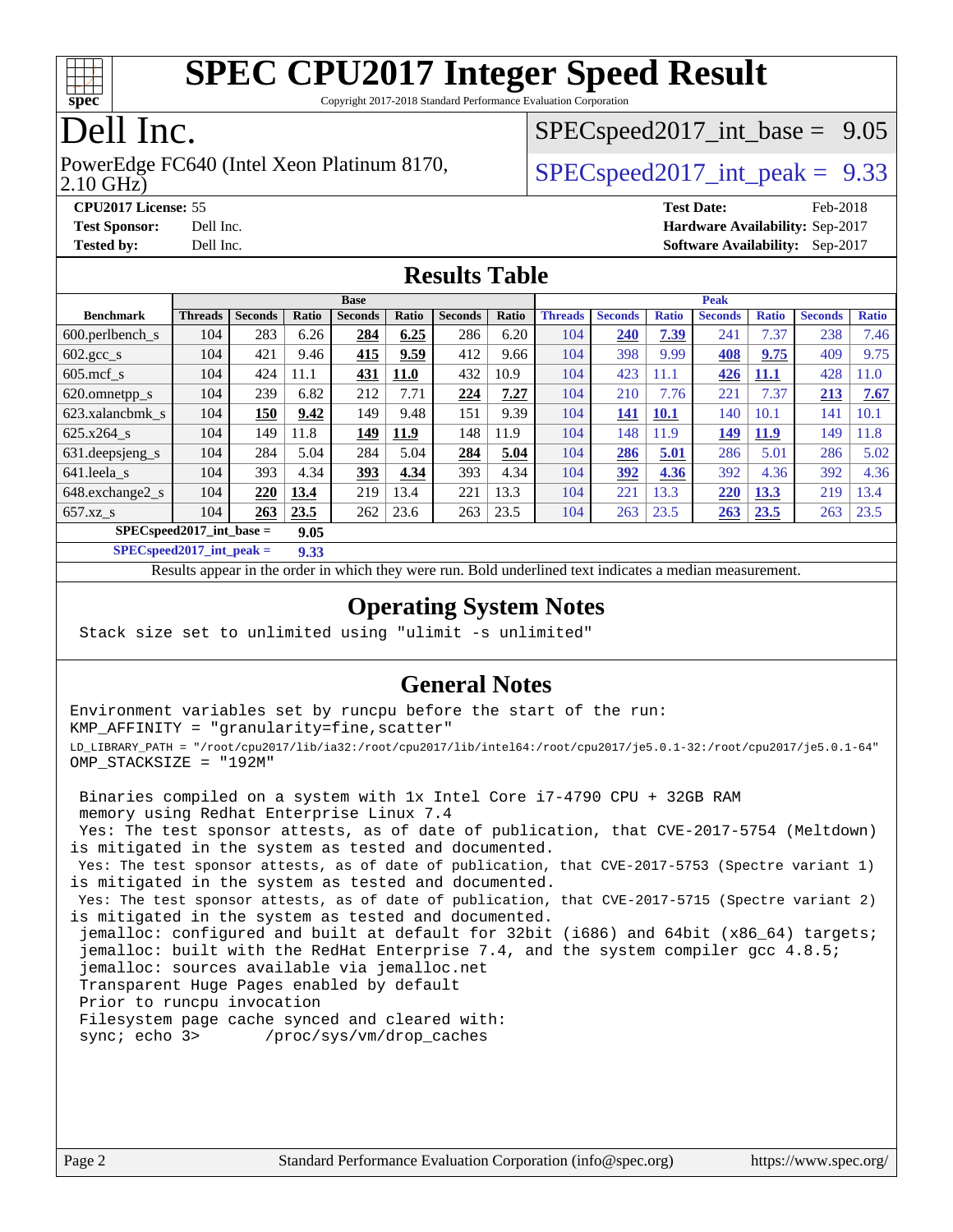

Copyright 2017-2018 Standard Performance Evaluation Corporation

### Dell Inc.

2.10 GHz) PowerEdge FC640 (Intel Xeon Platinum 8170,  $\vert$  [SPECspeed2017\\_int\\_peak =](http://www.spec.org/auto/cpu2017/Docs/result-fields.html#SPECspeed2017intpeak) 9.33

 $SPECspeed2017\_int\_base = 9.05$ 

**[Tested by:](http://www.spec.org/auto/cpu2017/Docs/result-fields.html#Testedby)** Dell Inc. **[Software Availability:](http://www.spec.org/auto/cpu2017/Docs/result-fields.html#SoftwareAvailability)** Sep-2017

**[CPU2017 License:](http://www.spec.org/auto/cpu2017/Docs/result-fields.html#CPU2017License)** 55 **[Test Date:](http://www.spec.org/auto/cpu2017/Docs/result-fields.html#TestDate)** Feb-2018 **[Test Sponsor:](http://www.spec.org/auto/cpu2017/Docs/result-fields.html#TestSponsor)** Dell Inc. **[Hardware Availability:](http://www.spec.org/auto/cpu2017/Docs/result-fields.html#HardwareAvailability)** Sep-2017

#### **[Platform Notes](http://www.spec.org/auto/cpu2017/Docs/result-fields.html#PlatformNotes)**

Page 3 Standard Performance Evaluation Corporation [\(info@spec.org\)](mailto:info@spec.org) <https://www.spec.org/> BIOS settings: Sub NUMA Cluster disabled Virtualization Technology disabled System Profile set to Custom CPU Performance set to Maximum Performance C States set to Autonomous C1EE disabled Uncore Frequency set to Dynamic Energy Efficiency Policy set to Performance Memory Patrol Scrub disabled Logical Processor enabled CPU Interconnect Bus Link Power Management disabled PCI ASPM L1 Link Power Management disabled Sysinfo program /root/cpu2017/bin/sysinfo Rev: r5797 of 2017-06-14 96c45e4568ad54c135fd618bcc091c0f running on linux-4l3n Sat Feb 24 06:44:29 2018 SUT (System Under Test) info as seen by some common utilities. For more information on this section, see <https://www.spec.org/cpu2017/Docs/config.html#sysinfo> From /proc/cpuinfo model name : Intel(R) Xeon(R) Platinum 8170 CPU @ 2.10GHz 2 "physical id"s (chips) 104 "processors" cores, siblings (Caution: counting these is hw and system dependent. The following excerpts from /proc/cpuinfo might not be reliable. Use with caution.) cpu cores : 26 siblings : 52 physical 0: cores 0 1 2 3 4 5 6 8 9 10 11 12 13 16 17 18 19 20 21 22 24 25 26 27 28 29 physical 1: cores 0 1 2 3 4 5 6 8 9 10 11 12 13 16 17 18 19 20 21 22 24 25 26 27 28 29 From lscpu: Architecture: x86\_64 CPU op-mode(s): 32-bit, 64-bit Byte Order: Little Endian CPU(s): 104 On-line CPU(s) list: 0-103 Thread(s) per core: 2 Core(s) per socket: 26 Socket(s): 2 NUMA node(s): 2 Vendor ID: GenuineIntel CPU family: 6 Model: 85 **(Continued on next page)**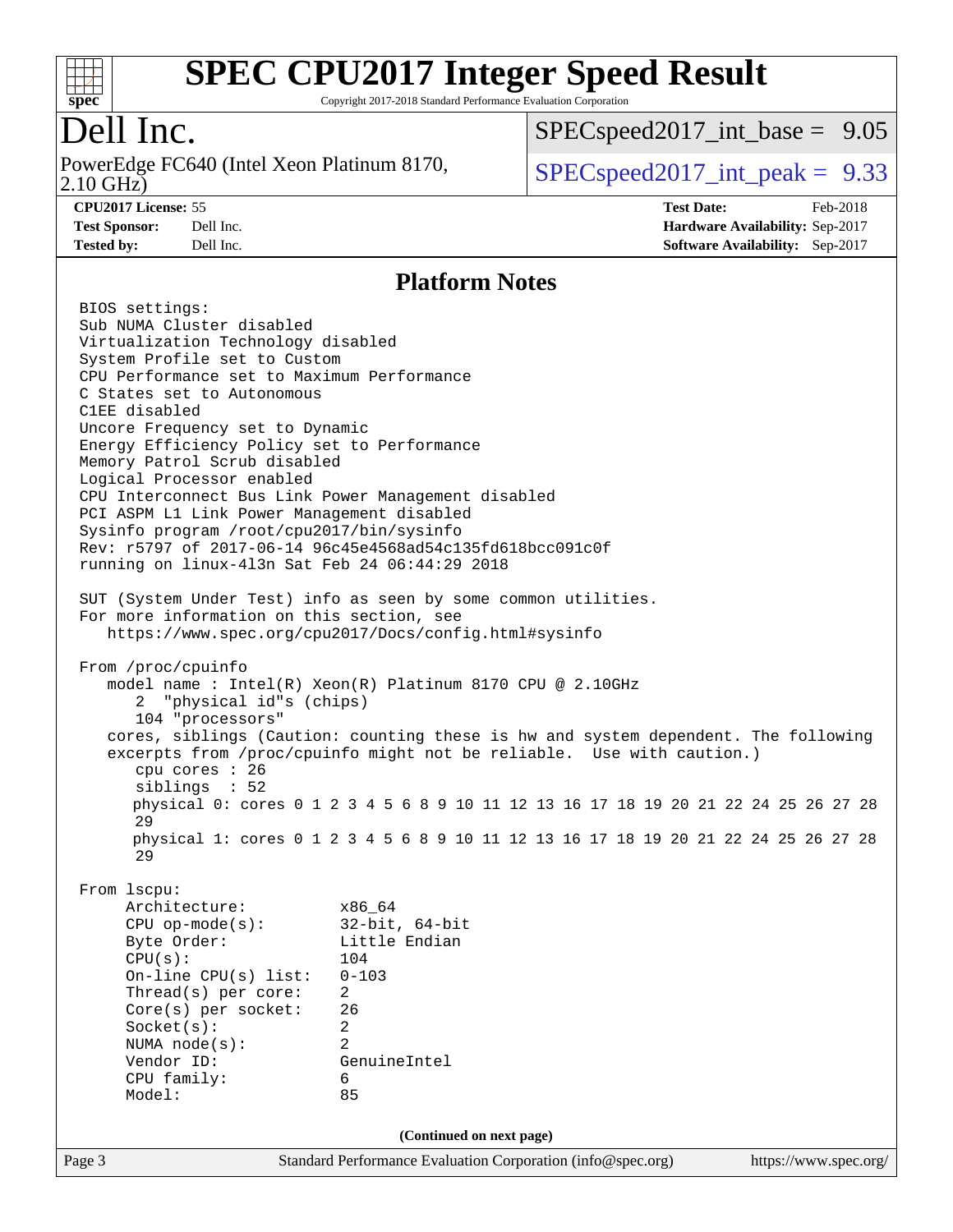

Copyright 2017-2018 Standard Performance Evaluation Corporation

### Dell Inc.

2.10 GHz) PowerEdge FC640 (Intel Xeon Platinum 8170,  $SPEC speed2017\_int\_peak = 9.33$ 

[SPECspeed2017\\_int\\_base =](http://www.spec.org/auto/cpu2017/Docs/result-fields.html#SPECspeed2017intbase) 9.05

**[CPU2017 License:](http://www.spec.org/auto/cpu2017/Docs/result-fields.html#CPU2017License)** 55 **[Test Date:](http://www.spec.org/auto/cpu2017/Docs/result-fields.html#TestDate)** Feb-2018 **[Test Sponsor:](http://www.spec.org/auto/cpu2017/Docs/result-fields.html#TestSponsor)** Dell Inc. **[Hardware Availability:](http://www.spec.org/auto/cpu2017/Docs/result-fields.html#HardwareAvailability)** Sep-2017 **[Tested by:](http://www.spec.org/auto/cpu2017/Docs/result-fields.html#Testedby)** Dell Inc. **[Software Availability:](http://www.spec.org/auto/cpu2017/Docs/result-fields.html#SoftwareAvailability)** Sep-2017

#### **[Platform Notes \(Continued\)](http://www.spec.org/auto/cpu2017/Docs/result-fields.html#PlatformNotes)**

| Model name:                                                                                                                                                              | $Intel(R)$ Xeon $(R)$ Platinum 8170 CPU @ 2.10GHz                                                                                                                                                               |  |  |  |  |  |  |  |  |
|--------------------------------------------------------------------------------------------------------------------------------------------------------------------------|-----------------------------------------------------------------------------------------------------------------------------------------------------------------------------------------------------------------|--|--|--|--|--|--|--|--|
| Stepping:                                                                                                                                                                | 4                                                                                                                                                                                                               |  |  |  |  |  |  |  |  |
| CPU MHz:                                                                                                                                                                 | 2100.098                                                                                                                                                                                                        |  |  |  |  |  |  |  |  |
| BogoMIPS:                                                                                                                                                                | 4200.19                                                                                                                                                                                                         |  |  |  |  |  |  |  |  |
| Virtualization:                                                                                                                                                          | $VT - x$                                                                                                                                                                                                        |  |  |  |  |  |  |  |  |
| Lld cache:                                                                                                                                                               | 32K                                                                                                                                                                                                             |  |  |  |  |  |  |  |  |
| Lli cache:                                                                                                                                                               | 32K                                                                                                                                                                                                             |  |  |  |  |  |  |  |  |
| $L2$ cache:                                                                                                                                                              | 1024K                                                                                                                                                                                                           |  |  |  |  |  |  |  |  |
| L3 cache:                                                                                                                                                                | 36608K                                                                                                                                                                                                          |  |  |  |  |  |  |  |  |
| NUMA node0 CPU(s):                                                                                                                                                       | 0,2,4,6,8,10,12,14,16,18,20,22,24,26,30,32,34,36,38,40,42,44,46,48,50,52,54,56,                                                                                                                                 |  |  |  |  |  |  |  |  |
| NUMA node1 CPU(s):                                                                                                                                                       | , 60, 62, 64, 66, 68, 70, 72, 74, 76, 78, 80, 82, 84, 86, 88, 90, 92, 94, 96, 98, 100, 102                                                                                                                      |  |  |  |  |  |  |  |  |
|                                                                                                                                                                          | 1, 3, 5, 7, 9, 11, 13, 15, 17, 19, 21, 23, 25, 27, 29, 31, 33, 35, 37, 39, 41, 43, 45, 47, 49, 51, 53, 55, 57, 59<br>, 61, 63, 65, 67, 69, 71, 73, 75, 77, 79, 81, 83, 85, 87, 89, 91, 93, 95, 97, 99, 101, 103 |  |  |  |  |  |  |  |  |
| Flaqs:                                                                                                                                                                   | fpu vme de pse tsc msr pae mce cx8 apic sep mtrr pge mca cmov                                                                                                                                                   |  |  |  |  |  |  |  |  |
|                                                                                                                                                                          | pat pse36 clflush dts acpi mmx fxsr sse sse2 ss ht tm pbe syscall nx pdpelgb rdtscp<br>lm constant_tsc art arch_perfmon pebs bts rep_good nopl xtopology nonstop_tsc                                            |  |  |  |  |  |  |  |  |
|                                                                                                                                                                          | aperfmperf eagerfpu pni pclmulqdq dtes64 monitor ds_cpl vmx smx est tm2 ssse3 sdbg                                                                                                                              |  |  |  |  |  |  |  |  |
|                                                                                                                                                                          | fma cx16 xtpr pdcm pcid dca sse4_1 sse4_2 x2apic movbe popcnt tsc_deadline_timer aes                                                                                                                            |  |  |  |  |  |  |  |  |
|                                                                                                                                                                          | xsave avx f16c rdrand lahf_lm abm 3dnowprefetch ida arat epb invpcid_single pln pts                                                                                                                             |  |  |  |  |  |  |  |  |
|                                                                                                                                                                          | dtherm intel_pt rsb_ctxsw spec_ctrl retpoline kaiser tpr_shadow vnmi flexpriority                                                                                                                               |  |  |  |  |  |  |  |  |
|                                                                                                                                                                          | ept vpid fsgsbase tsc_adjust bmil hle avx2 smep bmi2 erms invpcid rtm cqm mpx                                                                                                                                   |  |  |  |  |  |  |  |  |
|                                                                                                                                                                          | avx512f avx512dq rdseed adx smap clflushopt clwb avx512cd avx512bw avx512vl xsaveopt                                                                                                                            |  |  |  |  |  |  |  |  |
|                                                                                                                                                                          | xsavec xgetbv1 cqm_llc cqm_occup_llc pku ospke                                                                                                                                                                  |  |  |  |  |  |  |  |  |
| /proc/cpuinfo cache data<br>cache size : 36608 KB                                                                                                                        |                                                                                                                                                                                                                 |  |  |  |  |  |  |  |  |
| physical chip.                                                                                                                                                           | From numactl --hardware WARNING: a numactl 'node' might or might not correspond to a                                                                                                                            |  |  |  |  |  |  |  |  |
| $available: 2 nodes (0-1)$                                                                                                                                               |                                                                                                                                                                                                                 |  |  |  |  |  |  |  |  |
|                                                                                                                                                                          |                                                                                                                                                                                                                 |  |  |  |  |  |  |  |  |
| node 0 cpus: 0 2 4 6 8 10 12 14 16 18 20 22 24 26 28 30 32 34 36 38 40 42 44 46 48 50<br>52 54 56 58 60 62 64 66 68 70 72 74 76 78 80 82 84 86 88 90 92 94 96 98 100 102 |                                                                                                                                                                                                                 |  |  |  |  |  |  |  |  |
| node 0 size: 95349 MB                                                                                                                                                    |                                                                                                                                                                                                                 |  |  |  |  |  |  |  |  |
| node 0 free: 94794 MB                                                                                                                                                    |                                                                                                                                                                                                                 |  |  |  |  |  |  |  |  |
|                                                                                                                                                                          | node 1 cpus: 1 3 5 7 9 11 13 15 17 19 21 23 25 27 29 31 33 35 37 39 41 43 45 47 49 51                                                                                                                           |  |  |  |  |  |  |  |  |
|                                                                                                                                                                          | 53 55 57 59 61 63 65 67 69 71 73 75 77 79 81 83 85 87 89 91 93 95 97 99 101 103                                                                                                                                 |  |  |  |  |  |  |  |  |
| node 1 size: 96744 MB                                                                                                                                                    |                                                                                                                                                                                                                 |  |  |  |  |  |  |  |  |
| node 1 free: 96006 MB                                                                                                                                                    |                                                                                                                                                                                                                 |  |  |  |  |  |  |  |  |
| node distances:                                                                                                                                                          |                                                                                                                                                                                                                 |  |  |  |  |  |  |  |  |
| node<br>1<br>0                                                                                                                                                           |                                                                                                                                                                                                                 |  |  |  |  |  |  |  |  |
| 0:<br>10<br>21                                                                                                                                                           |                                                                                                                                                                                                                 |  |  |  |  |  |  |  |  |
| 1:<br>21<br>10                                                                                                                                                           |                                                                                                                                                                                                                 |  |  |  |  |  |  |  |  |
|                                                                                                                                                                          |                                                                                                                                                                                                                 |  |  |  |  |  |  |  |  |
| From /proc/meminfo                                                                                                                                                       |                                                                                                                                                                                                                 |  |  |  |  |  |  |  |  |
| MemTotal:<br>196703712 kB                                                                                                                                                |                                                                                                                                                                                                                 |  |  |  |  |  |  |  |  |
| (Continued on next page)                                                                                                                                                 |                                                                                                                                                                                                                 |  |  |  |  |  |  |  |  |
|                                                                                                                                                                          |                                                                                                                                                                                                                 |  |  |  |  |  |  |  |  |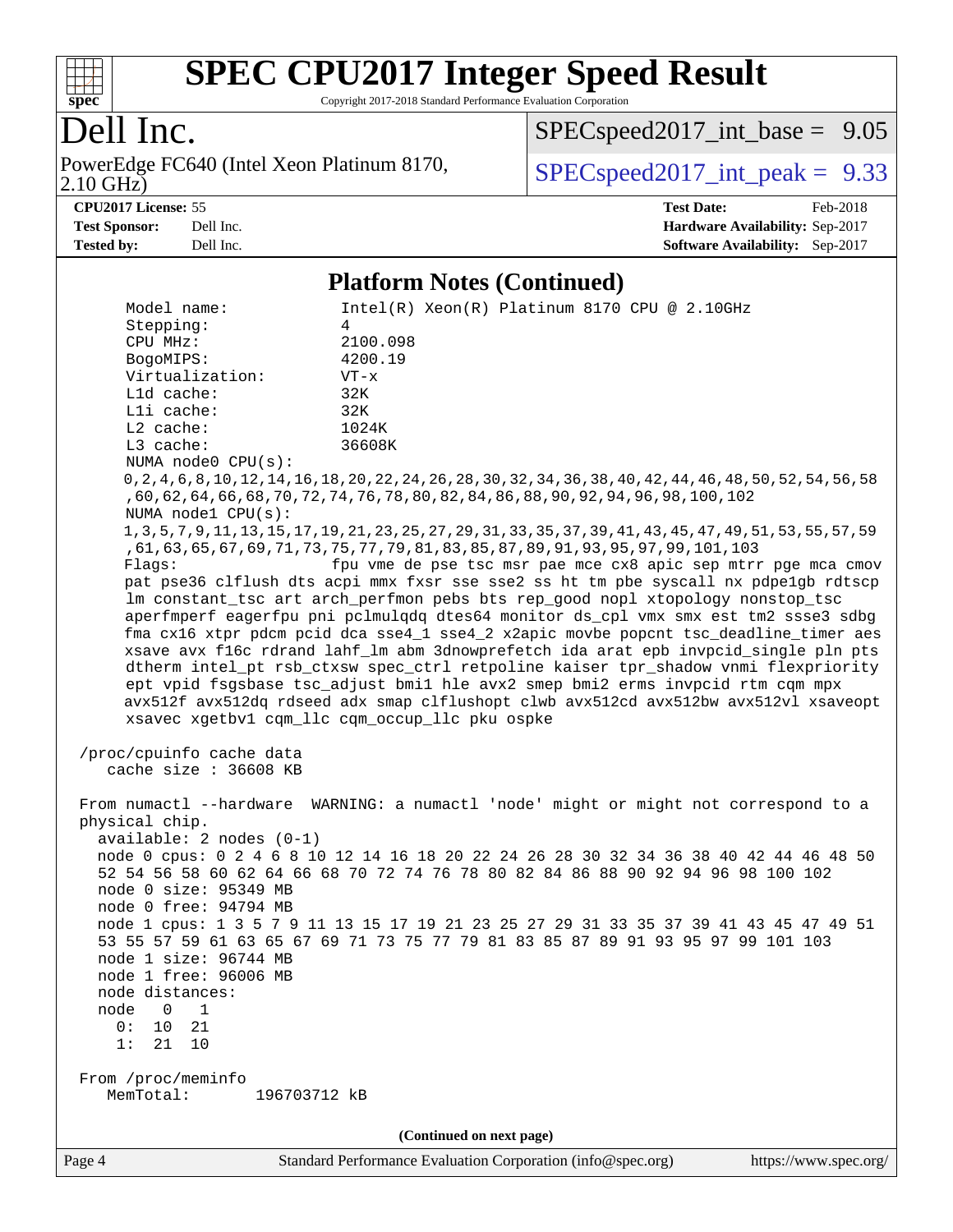

Copyright 2017-2018 Standard Performance Evaluation Corporation

### Dell Inc.

2.10 GHz) PowerEdge FC640 (Intel Xeon Platinum 8170,  $\vert$  [SPECspeed2017\\_int\\_peak =](http://www.spec.org/auto/cpu2017/Docs/result-fields.html#SPECspeed2017intpeak) 9.33

 $SPECspeed2017\_int\_base = 9.05$ 

**[CPU2017 License:](http://www.spec.org/auto/cpu2017/Docs/result-fields.html#CPU2017License)** 55 **[Test Date:](http://www.spec.org/auto/cpu2017/Docs/result-fields.html#TestDate)** Feb-2018 **[Test Sponsor:](http://www.spec.org/auto/cpu2017/Docs/result-fields.html#TestSponsor)** Dell Inc. **[Hardware Availability:](http://www.spec.org/auto/cpu2017/Docs/result-fields.html#HardwareAvailability)** Sep-2017 **[Tested by:](http://www.spec.org/auto/cpu2017/Docs/result-fields.html#Testedby)** Dell Inc. **[Software Availability:](http://www.spec.org/auto/cpu2017/Docs/result-fields.html#SoftwareAvailability)** Sep-2017

#### **[Platform Notes \(Continued\)](http://www.spec.org/auto/cpu2017/Docs/result-fields.html#PlatformNotes)**

HugePages Total: 0 Hugepagesize: 2048 kB From /etc/\*release\* /etc/\*version\* SuSE-release: SUSE Linux Enterprise Server 12 (x86\_64) VERSION = 12 PATCHLEVEL = 3 # This file is deprecated and will be removed in a future service pack or release. # Please check /etc/os-release for details about this release. os-release: NAME="SLES" VERSION="12-SP3" VERSION\_ID="12.3" PRETTY\_NAME="SUSE Linux Enterprise Server 12 SP3" ID="sles" ANSI\_COLOR="0;32" CPE\_NAME="cpe:/o:suse:sles:12:sp3" uname -a: Linux linux-4l3n 4.4.114-94.11-default #1 SMP Thu Feb 1 19:28:26 UTC 2018 (4309ff9) x86\_64 x86\_64 x86\_64 GNU/Linux run-level 3 Feb 24 01:18 SPEC is set to: /root/cpu2017 Filesystem Type Size Used Avail Use% Mounted on /dev/sda7 btrfs 855G 43G 812G 6% / Additional information from dmidecode follows. WARNING: Use caution when you interpret this section. The 'dmidecode' program reads system data which is "intended to allow hardware to be accurately determined", but the intent may not be met, as there are frequent changes to hardware, firmware, and the "DMTF SMBIOS" standard. BIOS Dell Inc. 1.3.7 02/09/2018 Memory: 2x 002C00B3002C 18ASF2G72PDZ-2G6D1 16 GB 2 rank 2666 10x 00AD00B300AD HMA82GR7AFR8N-VK 16 GB 2 rank 2666 4x Not Specified Not Specified (End of data from sysinfo program) **[Compiler Version Notes](http://www.spec.org/auto/cpu2017/Docs/result-fields.html#CompilerVersionNotes)** ============================================================================== CC 600.perlbench\_s(base) 602.gcc\_s(base) 605.mcf\_s(base) 625.x264\_s(base, peak) 657.xz\_s(base)

**(Continued on next page)**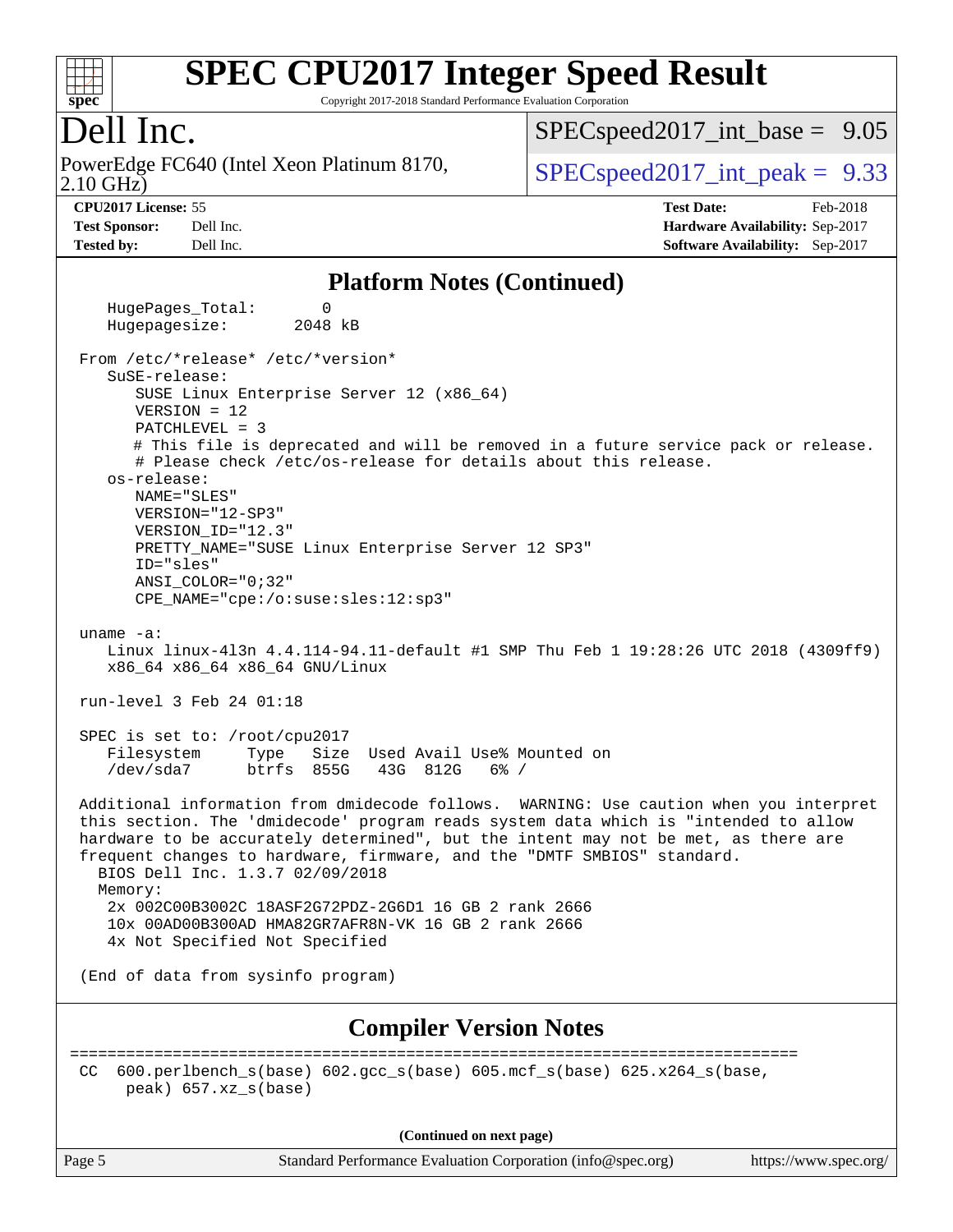

Copyright 2017-2018 Standard Performance Evaluation Corporation

### Dell Inc.

2.10 GHz) PowerEdge FC640 (Intel Xeon Platinum 8170,  $SPEC speed2017\_int\_peak = 9.33$ 

[SPECspeed2017\\_int\\_base =](http://www.spec.org/auto/cpu2017/Docs/result-fields.html#SPECspeed2017intbase) 9.05

**[CPU2017 License:](http://www.spec.org/auto/cpu2017/Docs/result-fields.html#CPU2017License)** 55 **[Test Date:](http://www.spec.org/auto/cpu2017/Docs/result-fields.html#TestDate)** Feb-2018 **[Test Sponsor:](http://www.spec.org/auto/cpu2017/Docs/result-fields.html#TestSponsor)** Dell Inc. **[Hardware Availability:](http://www.spec.org/auto/cpu2017/Docs/result-fields.html#HardwareAvailability)** Sep-2017 **[Tested by:](http://www.spec.org/auto/cpu2017/Docs/result-fields.html#Testedby)** Dell Inc. **[Software Availability:](http://www.spec.org/auto/cpu2017/Docs/result-fields.html#SoftwareAvailability)** Sep-2017

#### **[Compiler Version Notes \(Continued\)](http://www.spec.org/auto/cpu2017/Docs/result-fields.html#CompilerVersionNotes)**

#### **[Base Compiler Invocation](http://www.spec.org/auto/cpu2017/Docs/result-fields.html#BaseCompilerInvocation)**

[C benchmarks](http://www.spec.org/auto/cpu2017/Docs/result-fields.html#Cbenchmarks):

[icc](http://www.spec.org/cpu2017/results/res2018q1/cpu2017-20180305-03813.flags.html#user_CCbase_intel_icc_18.0_66fc1ee009f7361af1fbd72ca7dcefbb700085f36577c54f309893dd4ec40d12360134090235512931783d35fd58c0460139e722d5067c5574d8eaf2b3e37e92)

[C++ benchmarks:](http://www.spec.org/auto/cpu2017/Docs/result-fields.html#CXXbenchmarks) [icpc](http://www.spec.org/cpu2017/results/res2018q1/cpu2017-20180305-03813.flags.html#user_CXXbase_intel_icpc_18.0_c510b6838c7f56d33e37e94d029a35b4a7bccf4766a728ee175e80a419847e808290a9b78be685c44ab727ea267ec2f070ec5dc83b407c0218cded6866a35d07)

[Fortran benchmarks](http://www.spec.org/auto/cpu2017/Docs/result-fields.html#Fortranbenchmarks): [ifort](http://www.spec.org/cpu2017/results/res2018q1/cpu2017-20180305-03813.flags.html#user_FCbase_intel_ifort_18.0_8111460550e3ca792625aed983ce982f94888b8b503583aa7ba2b8303487b4d8a21a13e7191a45c5fd58ff318f48f9492884d4413fa793fd88dd292cad7027ca)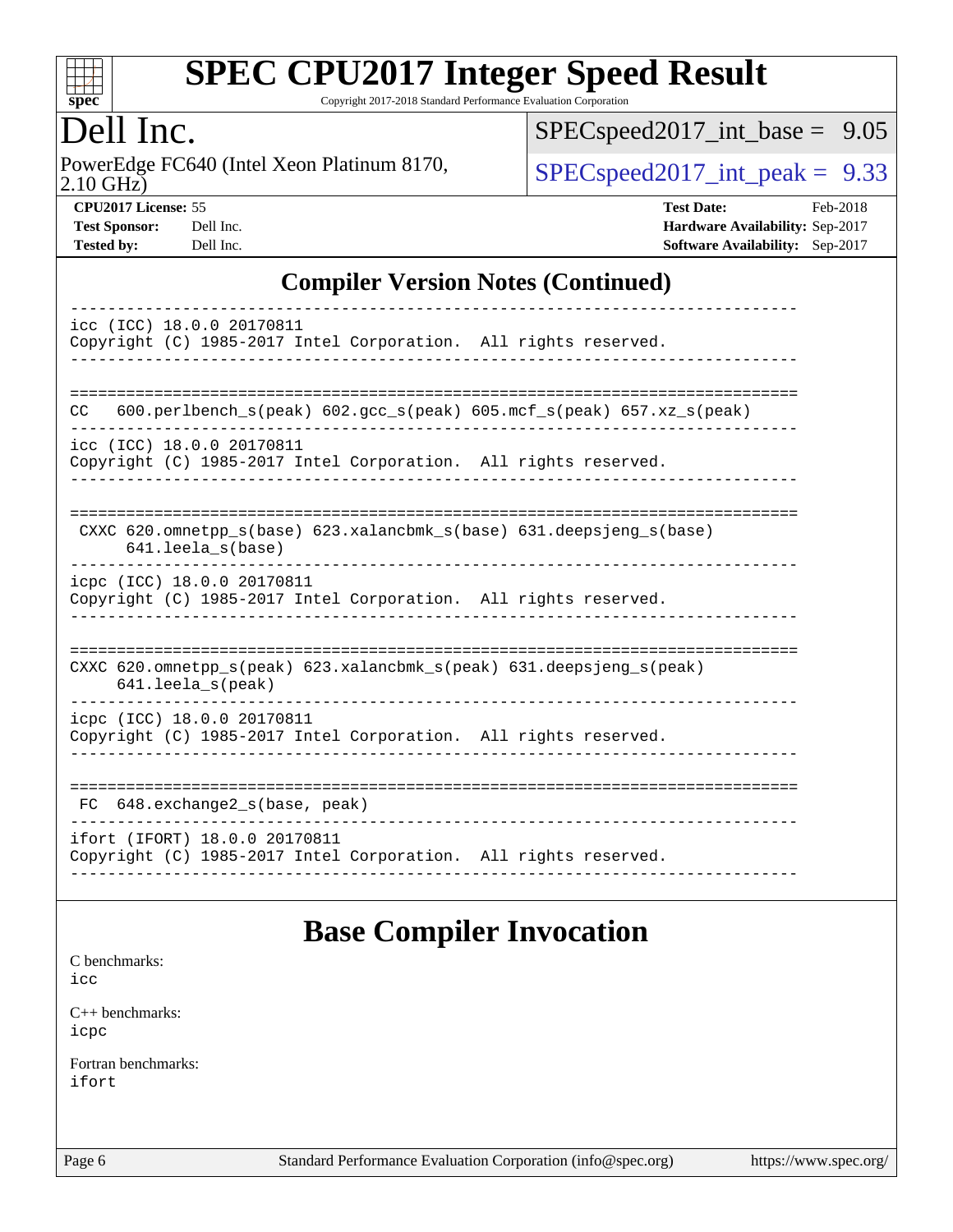

Copyright 2017-2018 Standard Performance Evaluation Corporation

### Dell Inc.

PowerEdge FC640 (Intel Xeon Platinum 8170,<br>2.10 GHz)

 $SPECspeed2017\_int\_base = 9.05$ 

 $SPECspeed2017\_int\_peak = 9.33$ 

**[CPU2017 License:](http://www.spec.org/auto/cpu2017/Docs/result-fields.html#CPU2017License)** 55 **[Test Date:](http://www.spec.org/auto/cpu2017/Docs/result-fields.html#TestDate)** Feb-2018 **[Test Sponsor:](http://www.spec.org/auto/cpu2017/Docs/result-fields.html#TestSponsor)** Dell Inc. **[Hardware Availability:](http://www.spec.org/auto/cpu2017/Docs/result-fields.html#HardwareAvailability)** Sep-2017 **[Tested by:](http://www.spec.org/auto/cpu2017/Docs/result-fields.html#Testedby)** Dell Inc. **[Software Availability:](http://www.spec.org/auto/cpu2017/Docs/result-fields.html#SoftwareAvailability)** Sep-2017

### **[Base Portability Flags](http://www.spec.org/auto/cpu2017/Docs/result-fields.html#BasePortabilityFlags)**

 600.perlbench\_s: [-DSPEC\\_LP64](http://www.spec.org/cpu2017/results/res2018q1/cpu2017-20180305-03813.flags.html#b600.perlbench_s_basePORTABILITY_DSPEC_LP64) [-DSPEC\\_LINUX\\_X64](http://www.spec.org/cpu2017/results/res2018q1/cpu2017-20180305-03813.flags.html#b600.perlbench_s_baseCPORTABILITY_DSPEC_LINUX_X64) 602.gcc\_s: [-DSPEC\\_LP64](http://www.spec.org/cpu2017/results/res2018q1/cpu2017-20180305-03813.flags.html#suite_basePORTABILITY602_gcc_s_DSPEC_LP64) 605.mcf\_s: [-DSPEC\\_LP64](http://www.spec.org/cpu2017/results/res2018q1/cpu2017-20180305-03813.flags.html#suite_basePORTABILITY605_mcf_s_DSPEC_LP64) 620.omnetpp\_s: [-DSPEC\\_LP64](http://www.spec.org/cpu2017/results/res2018q1/cpu2017-20180305-03813.flags.html#suite_basePORTABILITY620_omnetpp_s_DSPEC_LP64) 623.xalancbmk\_s: [-DSPEC\\_LP64](http://www.spec.org/cpu2017/results/res2018q1/cpu2017-20180305-03813.flags.html#suite_basePORTABILITY623_xalancbmk_s_DSPEC_LP64) [-DSPEC\\_LINUX](http://www.spec.org/cpu2017/results/res2018q1/cpu2017-20180305-03813.flags.html#b623.xalancbmk_s_baseCXXPORTABILITY_DSPEC_LINUX) 625.x264\_s: [-DSPEC\\_LP64](http://www.spec.org/cpu2017/results/res2018q1/cpu2017-20180305-03813.flags.html#suite_basePORTABILITY625_x264_s_DSPEC_LP64) 631.deepsjeng\_s: [-DSPEC\\_LP64](http://www.spec.org/cpu2017/results/res2018q1/cpu2017-20180305-03813.flags.html#suite_basePORTABILITY631_deepsjeng_s_DSPEC_LP64) 641.leela\_s: [-DSPEC\\_LP64](http://www.spec.org/cpu2017/results/res2018q1/cpu2017-20180305-03813.flags.html#suite_basePORTABILITY641_leela_s_DSPEC_LP64) 648.exchange2\_s: [-DSPEC\\_LP64](http://www.spec.org/cpu2017/results/res2018q1/cpu2017-20180305-03813.flags.html#suite_basePORTABILITY648_exchange2_s_DSPEC_LP64) 657.xz\_s: [-DSPEC\\_LP64](http://www.spec.org/cpu2017/results/res2018q1/cpu2017-20180305-03813.flags.html#suite_basePORTABILITY657_xz_s_DSPEC_LP64)

### **[Base Optimization Flags](http://www.spec.org/auto/cpu2017/Docs/result-fields.html#BaseOptimizationFlags)**

#### [C benchmarks](http://www.spec.org/auto/cpu2017/Docs/result-fields.html#Cbenchmarks):

[-Wl,-z,muldefs](http://www.spec.org/cpu2017/results/res2018q1/cpu2017-20180305-03813.flags.html#user_CCbase_link_force_multiple1_b4cbdb97b34bdee9ceefcfe54f4c8ea74255f0b02a4b23e853cdb0e18eb4525ac79b5a88067c842dd0ee6996c24547a27a4b99331201badda8798ef8a743f577) [-xCORE-AVX512](http://www.spec.org/cpu2017/results/res2018q1/cpu2017-20180305-03813.flags.html#user_CCbase_f-xCORE-AVX512) [-ipo](http://www.spec.org/cpu2017/results/res2018q1/cpu2017-20180305-03813.flags.html#user_CCbase_f-ipo) [-O3](http://www.spec.org/cpu2017/results/res2018q1/cpu2017-20180305-03813.flags.html#user_CCbase_f-O3) [-no-prec-div](http://www.spec.org/cpu2017/results/res2018q1/cpu2017-20180305-03813.flags.html#user_CCbase_f-no-prec-div) [-qopt-mem-layout-trans=3](http://www.spec.org/cpu2017/results/res2018q1/cpu2017-20180305-03813.flags.html#user_CCbase_f-qopt-mem-layout-trans_de80db37974c74b1f0e20d883f0b675c88c3b01e9d123adea9b28688d64333345fb62bc4a798493513fdb68f60282f9a726aa07f478b2f7113531aecce732043) [-qopenmp](http://www.spec.org/cpu2017/results/res2018q1/cpu2017-20180305-03813.flags.html#user_CCbase_qopenmp_16be0c44f24f464004c6784a7acb94aca937f053568ce72f94b139a11c7c168634a55f6653758ddd83bcf7b8463e8028bb0b48b77bcddc6b78d5d95bb1df2967) [-DSPEC\\_OPENMP](http://www.spec.org/cpu2017/results/res2018q1/cpu2017-20180305-03813.flags.html#suite_CCbase_DSPEC_OPENMP) [-L/usr/local/je5.0.1-64/lib](http://www.spec.org/cpu2017/results/res2018q1/cpu2017-20180305-03813.flags.html#user_CCbase_jemalloc_link_path64_4b10a636b7bce113509b17f3bd0d6226c5fb2346b9178c2d0232c14f04ab830f976640479e5c33dc2bcbbdad86ecfb6634cbbd4418746f06f368b512fced5394) [-ljemalloc](http://www.spec.org/cpu2017/results/res2018q1/cpu2017-20180305-03813.flags.html#user_CCbase_jemalloc_link_lib_d1249b907c500fa1c0672f44f562e3d0f79738ae9e3c4a9c376d49f265a04b9c99b167ecedbf6711b3085be911c67ff61f150a17b3472be731631ba4d0471706)

#### [C++ benchmarks:](http://www.spec.org/auto/cpu2017/Docs/result-fields.html#CXXbenchmarks)

[-Wl,-z,muldefs](http://www.spec.org/cpu2017/results/res2018q1/cpu2017-20180305-03813.flags.html#user_CXXbase_link_force_multiple1_b4cbdb97b34bdee9ceefcfe54f4c8ea74255f0b02a4b23e853cdb0e18eb4525ac79b5a88067c842dd0ee6996c24547a27a4b99331201badda8798ef8a743f577) [-xCORE-AVX512](http://www.spec.org/cpu2017/results/res2018q1/cpu2017-20180305-03813.flags.html#user_CXXbase_f-xCORE-AVX512) [-ipo](http://www.spec.org/cpu2017/results/res2018q1/cpu2017-20180305-03813.flags.html#user_CXXbase_f-ipo) [-O3](http://www.spec.org/cpu2017/results/res2018q1/cpu2017-20180305-03813.flags.html#user_CXXbase_f-O3) [-no-prec-div](http://www.spec.org/cpu2017/results/res2018q1/cpu2017-20180305-03813.flags.html#user_CXXbase_f-no-prec-div) [-qopt-mem-layout-trans=3](http://www.spec.org/cpu2017/results/res2018q1/cpu2017-20180305-03813.flags.html#user_CXXbase_f-qopt-mem-layout-trans_de80db37974c74b1f0e20d883f0b675c88c3b01e9d123adea9b28688d64333345fb62bc4a798493513fdb68f60282f9a726aa07f478b2f7113531aecce732043) [-L/usr/local/je5.0.1-64/lib](http://www.spec.org/cpu2017/results/res2018q1/cpu2017-20180305-03813.flags.html#user_CXXbase_jemalloc_link_path64_4b10a636b7bce113509b17f3bd0d6226c5fb2346b9178c2d0232c14f04ab830f976640479e5c33dc2bcbbdad86ecfb6634cbbd4418746f06f368b512fced5394) [-ljemalloc](http://www.spec.org/cpu2017/results/res2018q1/cpu2017-20180305-03813.flags.html#user_CXXbase_jemalloc_link_lib_d1249b907c500fa1c0672f44f562e3d0f79738ae9e3c4a9c376d49f265a04b9c99b167ecedbf6711b3085be911c67ff61f150a17b3472be731631ba4d0471706)

#### [Fortran benchmarks](http://www.spec.org/auto/cpu2017/Docs/result-fields.html#Fortranbenchmarks):

[-Wl,-z,muldefs](http://www.spec.org/cpu2017/results/res2018q1/cpu2017-20180305-03813.flags.html#user_FCbase_link_force_multiple1_b4cbdb97b34bdee9ceefcfe54f4c8ea74255f0b02a4b23e853cdb0e18eb4525ac79b5a88067c842dd0ee6996c24547a27a4b99331201badda8798ef8a743f577) [-xCORE-AVX512](http://www.spec.org/cpu2017/results/res2018q1/cpu2017-20180305-03813.flags.html#user_FCbase_f-xCORE-AVX512) [-ipo](http://www.spec.org/cpu2017/results/res2018q1/cpu2017-20180305-03813.flags.html#user_FCbase_f-ipo) [-O3](http://www.spec.org/cpu2017/results/res2018q1/cpu2017-20180305-03813.flags.html#user_FCbase_f-O3) [-no-prec-div](http://www.spec.org/cpu2017/results/res2018q1/cpu2017-20180305-03813.flags.html#user_FCbase_f-no-prec-div) [-qopt-mem-layout-trans=3](http://www.spec.org/cpu2017/results/res2018q1/cpu2017-20180305-03813.flags.html#user_FCbase_f-qopt-mem-layout-trans_de80db37974c74b1f0e20d883f0b675c88c3b01e9d123adea9b28688d64333345fb62bc4a798493513fdb68f60282f9a726aa07f478b2f7113531aecce732043) [-nostandard-realloc-lhs](http://www.spec.org/cpu2017/results/res2018q1/cpu2017-20180305-03813.flags.html#user_FCbase_f_2003_std_realloc_82b4557e90729c0f113870c07e44d33d6f5a304b4f63d4c15d2d0f1fab99f5daaed73bdb9275d9ae411527f28b936061aa8b9c8f2d63842963b95c9dd6426b8a) [-align array32byte](http://www.spec.org/cpu2017/results/res2018q1/cpu2017-20180305-03813.flags.html#user_FCbase_align_array32byte_b982fe038af199962ba9a80c053b8342c548c85b40b8e86eb3cc33dee0d7986a4af373ac2d51c3f7cf710a18d62fdce2948f201cd044323541f22fc0fffc51b6) [-L/usr/local/je5.0.1-64/lib](http://www.spec.org/cpu2017/results/res2018q1/cpu2017-20180305-03813.flags.html#user_FCbase_jemalloc_link_path64_4b10a636b7bce113509b17f3bd0d6226c5fb2346b9178c2d0232c14f04ab830f976640479e5c33dc2bcbbdad86ecfb6634cbbd4418746f06f368b512fced5394) [-ljemalloc](http://www.spec.org/cpu2017/results/res2018q1/cpu2017-20180305-03813.flags.html#user_FCbase_jemalloc_link_lib_d1249b907c500fa1c0672f44f562e3d0f79738ae9e3c4a9c376d49f265a04b9c99b167ecedbf6711b3085be911c67ff61f150a17b3472be731631ba4d0471706)

#### **[Base Other Flags](http://www.spec.org/auto/cpu2017/Docs/result-fields.html#BaseOtherFlags)**

 $-m64 - std= c11$  $-m64 - std= c11$ [C++ benchmarks:](http://www.spec.org/auto/cpu2017/Docs/result-fields.html#CXXbenchmarks)

[C benchmarks](http://www.spec.org/auto/cpu2017/Docs/result-fields.html#Cbenchmarks):

[-m64](http://www.spec.org/cpu2017/results/res2018q1/cpu2017-20180305-03813.flags.html#user_CXXbase_intel_intel64_18.0_af43caccfc8ded86e7699f2159af6efc7655f51387b94da716254467f3c01020a5059329e2569e4053f409e7c9202a7efc638f7a6d1ffb3f52dea4a3e31d82ab)

[Fortran benchmarks](http://www.spec.org/auto/cpu2017/Docs/result-fields.html#Fortranbenchmarks): [-m64](http://www.spec.org/cpu2017/results/res2018q1/cpu2017-20180305-03813.flags.html#user_FCbase_intel_intel64_18.0_af43caccfc8ded86e7699f2159af6efc7655f51387b94da716254467f3c01020a5059329e2569e4053f409e7c9202a7efc638f7a6d1ffb3f52dea4a3e31d82ab)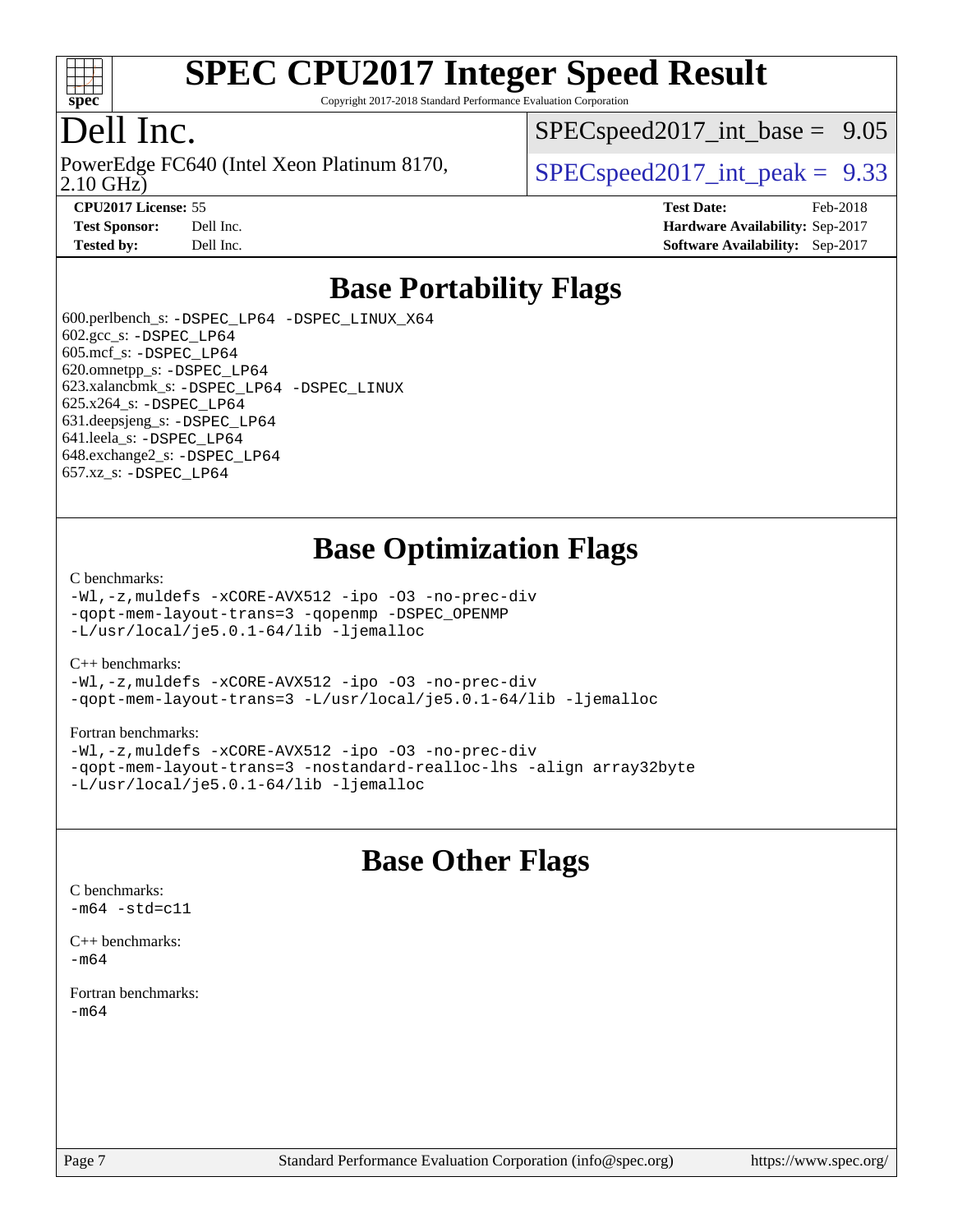

Copyright 2017-2018 Standard Performance Evaluation Corporation

## Dell Inc.

2.10 GHz) PowerEdge FC640 (Intel Xeon Platinum 8170,  $\vert$  [SPECspeed2017\\_int\\_peak =](http://www.spec.org/auto/cpu2017/Docs/result-fields.html#SPECspeed2017intpeak) 9.33

 $SPECspeed2017\_int\_base = 9.05$ 

**[CPU2017 License:](http://www.spec.org/auto/cpu2017/Docs/result-fields.html#CPU2017License)** 55 **[Test Date:](http://www.spec.org/auto/cpu2017/Docs/result-fields.html#TestDate)** Feb-2018 **[Test Sponsor:](http://www.spec.org/auto/cpu2017/Docs/result-fields.html#TestSponsor)** Dell Inc. **[Hardware Availability:](http://www.spec.org/auto/cpu2017/Docs/result-fields.html#HardwareAvailability)** Sep-2017 **[Tested by:](http://www.spec.org/auto/cpu2017/Docs/result-fields.html#Testedby)** Dell Inc. **[Software Availability:](http://www.spec.org/auto/cpu2017/Docs/result-fields.html#SoftwareAvailability)** Sep-2017

### **[Peak Compiler Invocation](http://www.spec.org/auto/cpu2017/Docs/result-fields.html#PeakCompilerInvocation)**

[C benchmarks](http://www.spec.org/auto/cpu2017/Docs/result-fields.html#Cbenchmarks):

[icc](http://www.spec.org/cpu2017/results/res2018q1/cpu2017-20180305-03813.flags.html#user_CCpeak_intel_icc_18.0_66fc1ee009f7361af1fbd72ca7dcefbb700085f36577c54f309893dd4ec40d12360134090235512931783d35fd58c0460139e722d5067c5574d8eaf2b3e37e92)

[C++ benchmarks:](http://www.spec.org/auto/cpu2017/Docs/result-fields.html#CXXbenchmarks) [icpc](http://www.spec.org/cpu2017/results/res2018q1/cpu2017-20180305-03813.flags.html#user_CXXpeak_intel_icpc_18.0_c510b6838c7f56d33e37e94d029a35b4a7bccf4766a728ee175e80a419847e808290a9b78be685c44ab727ea267ec2f070ec5dc83b407c0218cded6866a35d07)

[Fortran benchmarks](http://www.spec.org/auto/cpu2017/Docs/result-fields.html#Fortranbenchmarks): [ifort](http://www.spec.org/cpu2017/results/res2018q1/cpu2017-20180305-03813.flags.html#user_FCpeak_intel_ifort_18.0_8111460550e3ca792625aed983ce982f94888b8b503583aa7ba2b8303487b4d8a21a13e7191a45c5fd58ff318f48f9492884d4413fa793fd88dd292cad7027ca)

#### **[Peak Portability Flags](http://www.spec.org/auto/cpu2017/Docs/result-fields.html#PeakPortabilityFlags)**

 600.perlbench\_s: [-DSPEC\\_LP64](http://www.spec.org/cpu2017/results/res2018q1/cpu2017-20180305-03813.flags.html#b600.perlbench_s_peakPORTABILITY_DSPEC_LP64) [-DSPEC\\_LINUX\\_X64](http://www.spec.org/cpu2017/results/res2018q1/cpu2017-20180305-03813.flags.html#b600.perlbench_s_peakCPORTABILITY_DSPEC_LINUX_X64) 602.gcc\_s: [-DSPEC\\_LP64](http://www.spec.org/cpu2017/results/res2018q1/cpu2017-20180305-03813.flags.html#suite_peakPORTABILITY602_gcc_s_DSPEC_LP64) 605.mcf\_s: [-DSPEC\\_LP64](http://www.spec.org/cpu2017/results/res2018q1/cpu2017-20180305-03813.flags.html#suite_peakPORTABILITY605_mcf_s_DSPEC_LP64) 620.omnetpp\_s: [-DSPEC\\_LP64](http://www.spec.org/cpu2017/results/res2018q1/cpu2017-20180305-03813.flags.html#suite_peakPORTABILITY620_omnetpp_s_DSPEC_LP64) 623.xalancbmk\_s: [-D\\_FILE\\_OFFSET\\_BITS=64](http://www.spec.org/cpu2017/results/res2018q1/cpu2017-20180305-03813.flags.html#user_peakPORTABILITY623_xalancbmk_s_file_offset_bits_64_5ae949a99b284ddf4e95728d47cb0843d81b2eb0e18bdfe74bbf0f61d0b064f4bda2f10ea5eb90e1dcab0e84dbc592acfc5018bc955c18609f94ddb8d550002c) [-DSPEC\\_LINUX](http://www.spec.org/cpu2017/results/res2018q1/cpu2017-20180305-03813.flags.html#b623.xalancbmk_s_peakCXXPORTABILITY_DSPEC_LINUX) 625.x264\_s: [-DSPEC\\_LP64](http://www.spec.org/cpu2017/results/res2018q1/cpu2017-20180305-03813.flags.html#suite_peakPORTABILITY625_x264_s_DSPEC_LP64) 631.deepsjeng\_s: [-DSPEC\\_LP64](http://www.spec.org/cpu2017/results/res2018q1/cpu2017-20180305-03813.flags.html#suite_peakPORTABILITY631_deepsjeng_s_DSPEC_LP64) 641.leela\_s: [-DSPEC\\_LP64](http://www.spec.org/cpu2017/results/res2018q1/cpu2017-20180305-03813.flags.html#suite_peakPORTABILITY641_leela_s_DSPEC_LP64) 648.exchange2\_s: [-DSPEC\\_LP64](http://www.spec.org/cpu2017/results/res2018q1/cpu2017-20180305-03813.flags.html#suite_peakPORTABILITY648_exchange2_s_DSPEC_LP64) 657.xz\_s: [-DSPEC\\_LP64](http://www.spec.org/cpu2017/results/res2018q1/cpu2017-20180305-03813.flags.html#suite_peakPORTABILITY657_xz_s_DSPEC_LP64)

## **[Peak Optimization Flags](http://www.spec.org/auto/cpu2017/Docs/result-fields.html#PeakOptimizationFlags)**

[C benchmarks](http://www.spec.org/auto/cpu2017/Docs/result-fields.html#Cbenchmarks):

600.perlbench\_s:  $-W1$ , -z, muldefs [-prof-gen](http://www.spec.org/cpu2017/results/res2018q1/cpu2017-20180305-03813.flags.html#user_peakPASS1_CFLAGSPASS1_LDFLAGS600_perlbench_s_prof_gen_5aa4926d6013ddb2a31985c654b3eb18169fc0c6952a63635c234f711e6e63dd76e94ad52365559451ec499a2cdb89e4dc58ba4c67ef54ca681ffbe1461d6b36)(pass 1) [-prof-use](http://www.spec.org/cpu2017/results/res2018q1/cpu2017-20180305-03813.flags.html#user_peakPASS2_CFLAGSPASS2_LDFLAGS600_perlbench_s_prof_use_1a21ceae95f36a2b53c25747139a6c16ca95bd9def2a207b4f0849963b97e94f5260e30a0c64f4bb623698870e679ca08317ef8150905d41bd88c6f78df73f19)(pass 2) -02 [-xCORE-AVX512](http://www.spec.org/cpu2017/results/res2018q1/cpu2017-20180305-03813.flags.html#user_peakPASS2_COPTIMIZE600_perlbench_s_f-xCORE-AVX512) [-qopt-mem-layout-trans=3](http://www.spec.org/cpu2017/results/res2018q1/cpu2017-20180305-03813.flags.html#user_peakPASS1_COPTIMIZEPASS2_COPTIMIZE600_perlbench_s_f-qopt-mem-layout-trans_de80db37974c74b1f0e20d883f0b675c88c3b01e9d123adea9b28688d64333345fb62bc4a798493513fdb68f60282f9a726aa07f478b2f7113531aecce732043) [-ipo](http://www.spec.org/cpu2017/results/res2018q1/cpu2017-20180305-03813.flags.html#user_peakPASS2_COPTIMIZE600_perlbench_s_f-ipo) [-O3](http://www.spec.org/cpu2017/results/res2018q1/cpu2017-20180305-03813.flags.html#user_peakPASS2_COPTIMIZE600_perlbench_s_f-O3) [-no-prec-div](http://www.spec.org/cpu2017/results/res2018q1/cpu2017-20180305-03813.flags.html#user_peakPASS2_COPTIMIZE600_perlbench_s_f-no-prec-div) [-DSPEC\\_SUPPRESS\\_OPENMP](http://www.spec.org/cpu2017/results/res2018q1/cpu2017-20180305-03813.flags.html#suite_peakPASS1_COPTIMIZE600_perlbench_s_DSPEC_SUPPRESS_OPENMP) [-qopenmp](http://www.spec.org/cpu2017/results/res2018q1/cpu2017-20180305-03813.flags.html#user_peakPASS2_COPTIMIZE600_perlbench_s_qopenmp_16be0c44f24f464004c6784a7acb94aca937f053568ce72f94b139a11c7c168634a55f6653758ddd83bcf7b8463e8028bb0b48b77bcddc6b78d5d95bb1df2967) [-DSPEC\\_OPENMP](http://www.spec.org/cpu2017/results/res2018q1/cpu2017-20180305-03813.flags.html#suite_peakPASS2_COPTIMIZE600_perlbench_s_DSPEC_OPENMP) [-fno-strict-overflow](http://www.spec.org/cpu2017/results/res2018q1/cpu2017-20180305-03813.flags.html#user_peakEXTRA_OPTIMIZE600_perlbench_s_f-fno-strict-overflow) [-L/usr/local/je5.0.1-64/lib](http://www.spec.org/cpu2017/results/res2018q1/cpu2017-20180305-03813.flags.html#user_peakEXTRA_LIBS600_perlbench_s_jemalloc_link_path64_4b10a636b7bce113509b17f3bd0d6226c5fb2346b9178c2d0232c14f04ab830f976640479e5c33dc2bcbbdad86ecfb6634cbbd4418746f06f368b512fced5394) [-ljemalloc](http://www.spec.org/cpu2017/results/res2018q1/cpu2017-20180305-03813.flags.html#user_peakEXTRA_LIBS600_perlbench_s_jemalloc_link_lib_d1249b907c500fa1c0672f44f562e3d0f79738ae9e3c4a9c376d49f265a04b9c99b167ecedbf6711b3085be911c67ff61f150a17b3472be731631ba4d0471706)

 602.gcc\_s: [-Wl,-z,muldefs](http://www.spec.org/cpu2017/results/res2018q1/cpu2017-20180305-03813.flags.html#user_peakEXTRA_LDFLAGS602_gcc_s_link_force_multiple1_b4cbdb97b34bdee9ceefcfe54f4c8ea74255f0b02a4b23e853cdb0e18eb4525ac79b5a88067c842dd0ee6996c24547a27a4b99331201badda8798ef8a743f577) [-prof-gen](http://www.spec.org/cpu2017/results/res2018q1/cpu2017-20180305-03813.flags.html#user_peakPASS1_CFLAGSPASS1_LDFLAGS602_gcc_s_prof_gen_5aa4926d6013ddb2a31985c654b3eb18169fc0c6952a63635c234f711e6e63dd76e94ad52365559451ec499a2cdb89e4dc58ba4c67ef54ca681ffbe1461d6b36)(pass 1) [-prof-use](http://www.spec.org/cpu2017/results/res2018q1/cpu2017-20180305-03813.flags.html#user_peakPASS2_CFLAGSPASS2_LDFLAGS602_gcc_s_prof_use_1a21ceae95f36a2b53c25747139a6c16ca95bd9def2a207b4f0849963b97e94f5260e30a0c64f4bb623698870e679ca08317ef8150905d41bd88c6f78df73f19)(pass 2) [-O2](http://www.spec.org/cpu2017/results/res2018q1/cpu2017-20180305-03813.flags.html#user_peakPASS1_COPTIMIZE602_gcc_s_f-O2) [-xCORE-AVX512](http://www.spec.org/cpu2017/results/res2018q1/cpu2017-20180305-03813.flags.html#user_peakPASS2_COPTIMIZE602_gcc_s_f-xCORE-AVX512) [-qopt-mem-layout-trans=3](http://www.spec.org/cpu2017/results/res2018q1/cpu2017-20180305-03813.flags.html#user_peakPASS1_COPTIMIZEPASS2_COPTIMIZE602_gcc_s_f-qopt-mem-layout-trans_de80db37974c74b1f0e20d883f0b675c88c3b01e9d123adea9b28688d64333345fb62bc4a798493513fdb68f60282f9a726aa07f478b2f7113531aecce732043) [-ipo](http://www.spec.org/cpu2017/results/res2018q1/cpu2017-20180305-03813.flags.html#user_peakPASS2_COPTIMIZE602_gcc_s_f-ipo) [-O3](http://www.spec.org/cpu2017/results/res2018q1/cpu2017-20180305-03813.flags.html#user_peakPASS2_COPTIMIZE602_gcc_s_f-O3) [-no-prec-div](http://www.spec.org/cpu2017/results/res2018q1/cpu2017-20180305-03813.flags.html#user_peakPASS2_COPTIMIZE602_gcc_s_f-no-prec-div) [-DSPEC\\_SUPPRESS\\_OPENMP](http://www.spec.org/cpu2017/results/res2018q1/cpu2017-20180305-03813.flags.html#suite_peakPASS1_COPTIMIZE602_gcc_s_DSPEC_SUPPRESS_OPENMP) [-qopenmp](http://www.spec.org/cpu2017/results/res2018q1/cpu2017-20180305-03813.flags.html#user_peakPASS2_COPTIMIZE602_gcc_s_qopenmp_16be0c44f24f464004c6784a7acb94aca937f053568ce72f94b139a11c7c168634a55f6653758ddd83bcf7b8463e8028bb0b48b77bcddc6b78d5d95bb1df2967) [-DSPEC\\_OPENMP](http://www.spec.org/cpu2017/results/res2018q1/cpu2017-20180305-03813.flags.html#suite_peakPASS2_COPTIMIZE602_gcc_s_DSPEC_OPENMP) [-L/usr/local/je5.0.1-64/lib](http://www.spec.org/cpu2017/results/res2018q1/cpu2017-20180305-03813.flags.html#user_peakEXTRA_LIBS602_gcc_s_jemalloc_link_path64_4b10a636b7bce113509b17f3bd0d6226c5fb2346b9178c2d0232c14f04ab830f976640479e5c33dc2bcbbdad86ecfb6634cbbd4418746f06f368b512fced5394) [-ljemalloc](http://www.spec.org/cpu2017/results/res2018q1/cpu2017-20180305-03813.flags.html#user_peakEXTRA_LIBS602_gcc_s_jemalloc_link_lib_d1249b907c500fa1c0672f44f562e3d0f79738ae9e3c4a9c376d49f265a04b9c99b167ecedbf6711b3085be911c67ff61f150a17b3472be731631ba4d0471706)

| 605.mcf s: $-Wl$ , $-z$ , muldefs $-prof-qen(pass 1)$ $-prof-use(pass 2) -ipo$ |  |  |  |  |  |  |  |  |  |
|--------------------------------------------------------------------------------|--|--|--|--|--|--|--|--|--|
| -xCORE-AVX512 -03 -no-prec-div -gopt-mem-layout-trans=3                        |  |  |  |  |  |  |  |  |  |
| -DSPEC SUPPRESS OPENMP - gopenmp - DSPEC OPENMP                                |  |  |  |  |  |  |  |  |  |
| $-L/usr/local/ie5.0.1-64/lib -liemalloc$                                       |  |  |  |  |  |  |  |  |  |

**(Continued on next page)**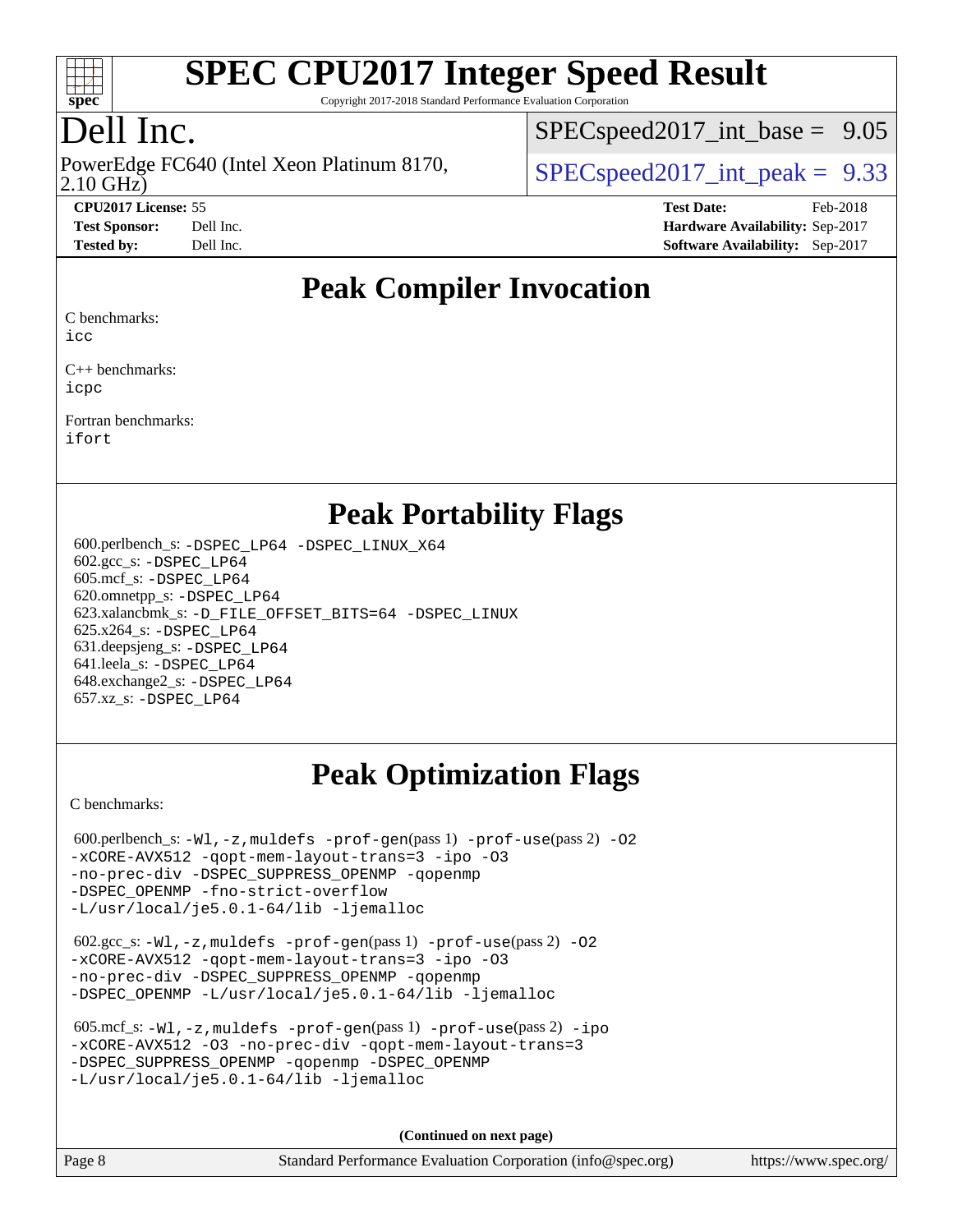

Copyright 2017-2018 Standard Performance Evaluation Corporation

### Dell Inc.

PowerEdge FC640 (Intel Xeon Platinum 8170,<br>2.10 GHz)

 $SPECspeed2017\_int\_base = 9.05$ 

 $SPECspeed2017\_int\_peak = 9.33$ 

**[CPU2017 License:](http://www.spec.org/auto/cpu2017/Docs/result-fields.html#CPU2017License)** 55 **[Test Date:](http://www.spec.org/auto/cpu2017/Docs/result-fields.html#TestDate)** Feb-2018 **[Test Sponsor:](http://www.spec.org/auto/cpu2017/Docs/result-fields.html#TestSponsor)** Dell Inc. **[Hardware Availability:](http://www.spec.org/auto/cpu2017/Docs/result-fields.html#HardwareAvailability)** Sep-2017 **[Tested by:](http://www.spec.org/auto/cpu2017/Docs/result-fields.html#Testedby)** Dell Inc. **[Software Availability:](http://www.spec.org/auto/cpu2017/Docs/result-fields.html#SoftwareAvailability)** Sep-2017

### **[Peak Optimization Flags \(Continued\)](http://www.spec.org/auto/cpu2017/Docs/result-fields.html#PeakOptimizationFlags)**

 625.x264\_s: [-Wl,-z,muldefs](http://www.spec.org/cpu2017/results/res2018q1/cpu2017-20180305-03813.flags.html#user_peakEXTRA_LDFLAGS625_x264_s_link_force_multiple1_b4cbdb97b34bdee9ceefcfe54f4c8ea74255f0b02a4b23e853cdb0e18eb4525ac79b5a88067c842dd0ee6996c24547a27a4b99331201badda8798ef8a743f577) [-xCORE-AVX512](http://www.spec.org/cpu2017/results/res2018q1/cpu2017-20180305-03813.flags.html#user_peakCOPTIMIZE625_x264_s_f-xCORE-AVX512) [-ipo](http://www.spec.org/cpu2017/results/res2018q1/cpu2017-20180305-03813.flags.html#user_peakCOPTIMIZE625_x264_s_f-ipo) [-O3](http://www.spec.org/cpu2017/results/res2018q1/cpu2017-20180305-03813.flags.html#user_peakCOPTIMIZE625_x264_s_f-O3) [-no-prec-div](http://www.spec.org/cpu2017/results/res2018q1/cpu2017-20180305-03813.flags.html#user_peakCOPTIMIZE625_x264_s_f-no-prec-div) [-qopt-mem-layout-trans=3](http://www.spec.org/cpu2017/results/res2018q1/cpu2017-20180305-03813.flags.html#user_peakCOPTIMIZE625_x264_s_f-qopt-mem-layout-trans_de80db37974c74b1f0e20d883f0b675c88c3b01e9d123adea9b28688d64333345fb62bc4a798493513fdb68f60282f9a726aa07f478b2f7113531aecce732043) [-qopenmp](http://www.spec.org/cpu2017/results/res2018q1/cpu2017-20180305-03813.flags.html#user_peakCOPTIMIZE625_x264_s_qopenmp_16be0c44f24f464004c6784a7acb94aca937f053568ce72f94b139a11c7c168634a55f6653758ddd83bcf7b8463e8028bb0b48b77bcddc6b78d5d95bb1df2967) [-DSPEC\\_OPENMP](http://www.spec.org/cpu2017/results/res2018q1/cpu2017-20180305-03813.flags.html#suite_peakCOPTIMIZE625_x264_s_DSPEC_OPENMP) [-L/usr/local/je5.0.1-64/lib](http://www.spec.org/cpu2017/results/res2018q1/cpu2017-20180305-03813.flags.html#user_peakEXTRA_LIBS625_x264_s_jemalloc_link_path64_4b10a636b7bce113509b17f3bd0d6226c5fb2346b9178c2d0232c14f04ab830f976640479e5c33dc2bcbbdad86ecfb6634cbbd4418746f06f368b512fced5394) [-ljemalloc](http://www.spec.org/cpu2017/results/res2018q1/cpu2017-20180305-03813.flags.html#user_peakEXTRA_LIBS625_x264_s_jemalloc_link_lib_d1249b907c500fa1c0672f44f562e3d0f79738ae9e3c4a9c376d49f265a04b9c99b167ecedbf6711b3085be911c67ff61f150a17b3472be731631ba4d0471706)

657.xz\_s: Same as 602.gcc\_s

[C++ benchmarks:](http://www.spec.org/auto/cpu2017/Docs/result-fields.html#CXXbenchmarks)

620.omnetpp\_s: $-W1$ ,-z,muldefs -prof-qen(pass 1) [-prof-use](http://www.spec.org/cpu2017/results/res2018q1/cpu2017-20180305-03813.flags.html#user_peakPASS2_CXXFLAGSPASS2_LDFLAGS620_omnetpp_s_prof_use_1a21ceae95f36a2b53c25747139a6c16ca95bd9def2a207b4f0849963b97e94f5260e30a0c64f4bb623698870e679ca08317ef8150905d41bd88c6f78df73f19)(pass 2) [-ipo](http://www.spec.org/cpu2017/results/res2018q1/cpu2017-20180305-03813.flags.html#user_peakPASS1_CXXOPTIMIZEPASS2_CXXOPTIMIZE620_omnetpp_s_f-ipo) [-xCORE-AVX512](http://www.spec.org/cpu2017/results/res2018q1/cpu2017-20180305-03813.flags.html#user_peakPASS2_CXXOPTIMIZE620_omnetpp_s_f-xCORE-AVX512) [-O3](http://www.spec.org/cpu2017/results/res2018q1/cpu2017-20180305-03813.flags.html#user_peakPASS1_CXXOPTIMIZEPASS2_CXXOPTIMIZE620_omnetpp_s_f-O3) [-no-prec-div](http://www.spec.org/cpu2017/results/res2018q1/cpu2017-20180305-03813.flags.html#user_peakPASS1_CXXOPTIMIZEPASS2_CXXOPTIMIZE620_omnetpp_s_f-no-prec-div) [-qopt-mem-layout-trans=3](http://www.spec.org/cpu2017/results/res2018q1/cpu2017-20180305-03813.flags.html#user_peakPASS1_CXXOPTIMIZEPASS2_CXXOPTIMIZE620_omnetpp_s_f-qopt-mem-layout-trans_de80db37974c74b1f0e20d883f0b675c88c3b01e9d123adea9b28688d64333345fb62bc4a798493513fdb68f60282f9a726aa07f478b2f7113531aecce732043) [-DSPEC\\_SUPPRESS\\_OPENMP](http://www.spec.org/cpu2017/results/res2018q1/cpu2017-20180305-03813.flags.html#suite_peakPASS1_CXXOPTIMIZE620_omnetpp_s_DSPEC_SUPPRESS_OPENMP) [-qopenmp](http://www.spec.org/cpu2017/results/res2018q1/cpu2017-20180305-03813.flags.html#user_peakPASS2_CXXOPTIMIZE620_omnetpp_s_qopenmp_16be0c44f24f464004c6784a7acb94aca937f053568ce72f94b139a11c7c168634a55f6653758ddd83bcf7b8463e8028bb0b48b77bcddc6b78d5d95bb1df2967) [-DSPEC\\_OPENMP](http://www.spec.org/cpu2017/results/res2018q1/cpu2017-20180305-03813.flags.html#suite_peakPASS2_CXXOPTIMIZE620_omnetpp_s_DSPEC_OPENMP) [-L/usr/local/je5.0.1-64/lib](http://www.spec.org/cpu2017/results/res2018q1/cpu2017-20180305-03813.flags.html#user_peakEXTRA_LIBS620_omnetpp_s_jemalloc_link_path64_4b10a636b7bce113509b17f3bd0d6226c5fb2346b9178c2d0232c14f04ab830f976640479e5c33dc2bcbbdad86ecfb6634cbbd4418746f06f368b512fced5394) [-ljemalloc](http://www.spec.org/cpu2017/results/res2018q1/cpu2017-20180305-03813.flags.html#user_peakEXTRA_LIBS620_omnetpp_s_jemalloc_link_lib_d1249b907c500fa1c0672f44f562e3d0f79738ae9e3c4a9c376d49f265a04b9c99b167ecedbf6711b3085be911c67ff61f150a17b3472be731631ba4d0471706)

 623.xalancbmk\_s: [-L/opt/intel/compilers\\_and\\_libraries\\_2018/linux/lib/ia32](http://www.spec.org/cpu2017/results/res2018q1/cpu2017-20180305-03813.flags.html#user_peakCXXLD623_xalancbmk_s_Enable-32bit-runtime_af243bdb1d79e4c7a4f720bf8275e627de2ecd461de63307bc14cef0633fde3cd7bb2facb32dcc8be9566045fb55d40ce2b72b725f73827aa7833441b71b9343) [-Wl,-z,muldefs](http://www.spec.org/cpu2017/results/res2018q1/cpu2017-20180305-03813.flags.html#user_peakEXTRA_LDFLAGS623_xalancbmk_s_link_force_multiple1_b4cbdb97b34bdee9ceefcfe54f4c8ea74255f0b02a4b23e853cdb0e18eb4525ac79b5a88067c842dd0ee6996c24547a27a4b99331201badda8798ef8a743f577) [-prof-gen](http://www.spec.org/cpu2017/results/res2018q1/cpu2017-20180305-03813.flags.html#user_peakPASS1_CXXFLAGSPASS1_LDFLAGS623_xalancbmk_s_prof_gen_5aa4926d6013ddb2a31985c654b3eb18169fc0c6952a63635c234f711e6e63dd76e94ad52365559451ec499a2cdb89e4dc58ba4c67ef54ca681ffbe1461d6b36)(pass 1) [-prof-use](http://www.spec.org/cpu2017/results/res2018q1/cpu2017-20180305-03813.flags.html#user_peakPASS2_CXXFLAGSPASS2_LDFLAGS623_xalancbmk_s_prof_use_1a21ceae95f36a2b53c25747139a6c16ca95bd9def2a207b4f0849963b97e94f5260e30a0c64f4bb623698870e679ca08317ef8150905d41bd88c6f78df73f19)(pass 2) [-ipo](http://www.spec.org/cpu2017/results/res2018q1/cpu2017-20180305-03813.flags.html#user_peakPASS1_CXXOPTIMIZEPASS2_CXXOPTIMIZE623_xalancbmk_s_f-ipo) [-xCORE-AVX512](http://www.spec.org/cpu2017/results/res2018q1/cpu2017-20180305-03813.flags.html#user_peakPASS2_CXXOPTIMIZE623_xalancbmk_s_f-xCORE-AVX512) [-O3](http://www.spec.org/cpu2017/results/res2018q1/cpu2017-20180305-03813.flags.html#user_peakPASS1_CXXOPTIMIZEPASS2_CXXOPTIMIZE623_xalancbmk_s_f-O3) [-no-prec-div](http://www.spec.org/cpu2017/results/res2018q1/cpu2017-20180305-03813.flags.html#user_peakPASS1_CXXOPTIMIZEPASS2_CXXOPTIMIZE623_xalancbmk_s_f-no-prec-div) [-qopt-mem-layout-trans=3](http://www.spec.org/cpu2017/results/res2018q1/cpu2017-20180305-03813.flags.html#user_peakPASS1_CXXOPTIMIZEPASS2_CXXOPTIMIZE623_xalancbmk_s_f-qopt-mem-layout-trans_de80db37974c74b1f0e20d883f0b675c88c3b01e9d123adea9b28688d64333345fb62bc4a798493513fdb68f60282f9a726aa07f478b2f7113531aecce732043) [-DSPEC\\_SUPPRESS\\_OPENMP](http://www.spec.org/cpu2017/results/res2018q1/cpu2017-20180305-03813.flags.html#suite_peakPASS1_CXXOPTIMIZE623_xalancbmk_s_DSPEC_SUPPRESS_OPENMP) [-qopenmp](http://www.spec.org/cpu2017/results/res2018q1/cpu2017-20180305-03813.flags.html#user_peakPASS2_CXXOPTIMIZE623_xalancbmk_s_qopenmp_16be0c44f24f464004c6784a7acb94aca937f053568ce72f94b139a11c7c168634a55f6653758ddd83bcf7b8463e8028bb0b48b77bcddc6b78d5d95bb1df2967) [-DSPEC\\_OPENMP](http://www.spec.org/cpu2017/results/res2018q1/cpu2017-20180305-03813.flags.html#suite_peakPASS2_CXXOPTIMIZE623_xalancbmk_s_DSPEC_OPENMP) [-L/usr/local/je5.0.1-32/lib](http://www.spec.org/cpu2017/results/res2018q1/cpu2017-20180305-03813.flags.html#user_peakEXTRA_LIBS623_xalancbmk_s_jemalloc_link_path32_e29f22e8e6c17053bbc6a0971f5a9c01a601a06bb1a59df2084b77a2fe0a2995b64fd4256feaeea39eeba3aae142e96e2b2b0a28974019c0c0c88139a84f900a) [-ljemalloc](http://www.spec.org/cpu2017/results/res2018q1/cpu2017-20180305-03813.flags.html#user_peakEXTRA_LIBS623_xalancbmk_s_jemalloc_link_lib_d1249b907c500fa1c0672f44f562e3d0f79738ae9e3c4a9c376d49f265a04b9c99b167ecedbf6711b3085be911c67ff61f150a17b3472be731631ba4d0471706)

631.deepsjeng\_s: Same as 620.omnetpp\_s

641.leela\_s: Same as 620.omnetpp\_s

[Fortran benchmarks](http://www.spec.org/auto/cpu2017/Docs/result-fields.html#Fortranbenchmarks): [-Wl,-z,muldefs](http://www.spec.org/cpu2017/results/res2018q1/cpu2017-20180305-03813.flags.html#user_FCpeak_link_force_multiple1_b4cbdb97b34bdee9ceefcfe54f4c8ea74255f0b02a4b23e853cdb0e18eb4525ac79b5a88067c842dd0ee6996c24547a27a4b99331201badda8798ef8a743f577) [-xCORE-AVX512](http://www.spec.org/cpu2017/results/res2018q1/cpu2017-20180305-03813.flags.html#user_FCpeak_f-xCORE-AVX512) [-ipo](http://www.spec.org/cpu2017/results/res2018q1/cpu2017-20180305-03813.flags.html#user_FCpeak_f-ipo) [-O3](http://www.spec.org/cpu2017/results/res2018q1/cpu2017-20180305-03813.flags.html#user_FCpeak_f-O3) [-no-prec-div](http://www.spec.org/cpu2017/results/res2018q1/cpu2017-20180305-03813.flags.html#user_FCpeak_f-no-prec-div) [-qopt-mem-layout-trans=3](http://www.spec.org/cpu2017/results/res2018q1/cpu2017-20180305-03813.flags.html#user_FCpeak_f-qopt-mem-layout-trans_de80db37974c74b1f0e20d883f0b675c88c3b01e9d123adea9b28688d64333345fb62bc4a798493513fdb68f60282f9a726aa07f478b2f7113531aecce732043) [-nostandard-realloc-lhs](http://www.spec.org/cpu2017/results/res2018q1/cpu2017-20180305-03813.flags.html#user_FCpeak_f_2003_std_realloc_82b4557e90729c0f113870c07e44d33d6f5a304b4f63d4c15d2d0f1fab99f5daaed73bdb9275d9ae411527f28b936061aa8b9c8f2d63842963b95c9dd6426b8a) [-align array32byte](http://www.spec.org/cpu2017/results/res2018q1/cpu2017-20180305-03813.flags.html#user_FCpeak_align_array32byte_b982fe038af199962ba9a80c053b8342c548c85b40b8e86eb3cc33dee0d7986a4af373ac2d51c3f7cf710a18d62fdce2948f201cd044323541f22fc0fffc51b6) [-L/usr/local/je5.0.1-64/lib](http://www.spec.org/cpu2017/results/res2018q1/cpu2017-20180305-03813.flags.html#user_FCpeak_jemalloc_link_path64_4b10a636b7bce113509b17f3bd0d6226c5fb2346b9178c2d0232c14f04ab830f976640479e5c33dc2bcbbdad86ecfb6634cbbd4418746f06f368b512fced5394) [-ljemalloc](http://www.spec.org/cpu2017/results/res2018q1/cpu2017-20180305-03813.flags.html#user_FCpeak_jemalloc_link_lib_d1249b907c500fa1c0672f44f562e3d0f79738ae9e3c4a9c376d49f265a04b9c99b167ecedbf6711b3085be911c67ff61f150a17b3472be731631ba4d0471706)

### **[Peak Other Flags](http://www.spec.org/auto/cpu2017/Docs/result-fields.html#PeakOtherFlags)**

[C benchmarks](http://www.spec.org/auto/cpu2017/Docs/result-fields.html#Cbenchmarks):  $-m64 - std= c11$  $-m64 - std= c11$ 

[C++ benchmarks \(except as noted below\):](http://www.spec.org/auto/cpu2017/Docs/result-fields.html#CXXbenchmarksexceptasnotedbelow) [-m64](http://www.spec.org/cpu2017/results/res2018q1/cpu2017-20180305-03813.flags.html#user_CXXpeak_intel_intel64_18.0_af43caccfc8ded86e7699f2159af6efc7655f51387b94da716254467f3c01020a5059329e2569e4053f409e7c9202a7efc638f7a6d1ffb3f52dea4a3e31d82ab)

623.xalancbmk\_s: [-m32](http://www.spec.org/cpu2017/results/res2018q1/cpu2017-20180305-03813.flags.html#user_peakCXXLD623_xalancbmk_s_intel_ia32_18.0_2666f1173eb60787016b673bfe1358e27016ef7649ea4884b7bc6187fd89dc221d14632e22638cde1c647a518de97358ab15d4ad098ee4e19a8b28d0c25e14bf)

[Fortran benchmarks](http://www.spec.org/auto/cpu2017/Docs/result-fields.html#Fortranbenchmarks): [-m64](http://www.spec.org/cpu2017/results/res2018q1/cpu2017-20180305-03813.flags.html#user_FCpeak_intel_intel64_18.0_af43caccfc8ded86e7699f2159af6efc7655f51387b94da716254467f3c01020a5059329e2569e4053f409e7c9202a7efc638f7a6d1ffb3f52dea4a3e31d82ab)